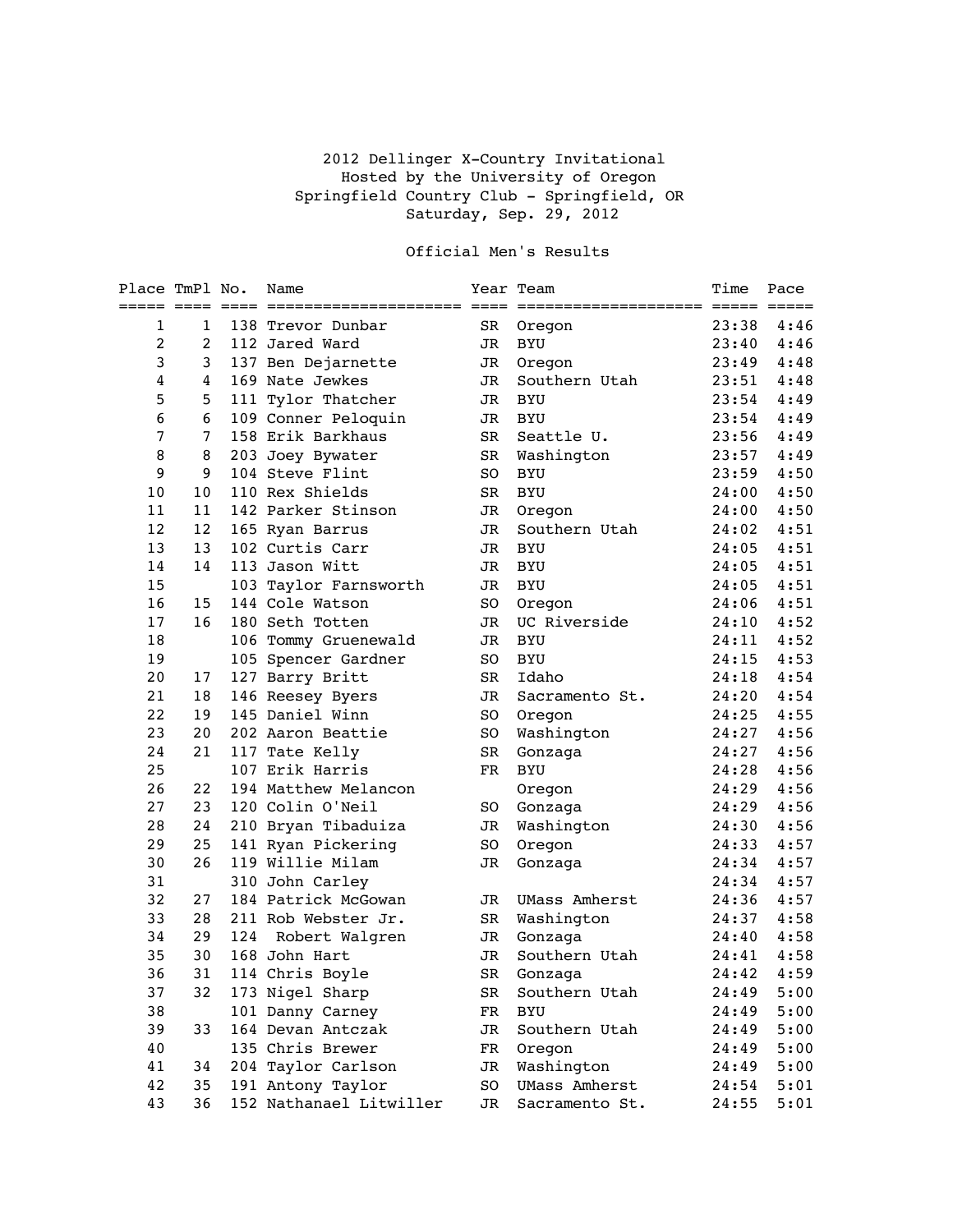| 44 |    | 108 Brian Palmer                       | SR          | <b>BYU</b>           | 24:55 | 5:01 |
|----|----|----------------------------------------|-------------|----------------------|-------|------|
| 45 | 37 | 161 Matthew McClement                  | SR          | Seattle U.           | 24:58 | 5:02 |
| 46 | 38 | 162 Collin Overbay                     | SO          | Seattle U.           | 24:59 | 5:02 |
| 47 |    | 311 Stephane Colle                     |             |                      | 25:01 | 5:02 |
| 48 |    | 139 Mitchell Hunt                      | JR          | Oregon               | 25:03 | 5:03 |
| 49 | 39 | 123 Nick Roche                         | SO.         | Gonzaga              | 25:04 | 5:03 |
| 50 | 40 | 147 Domenic D'Acquisto                 | SO          | Sacramento St.       | 25:06 | 5:03 |
| 51 | 41 | 122 Patrick Richie                     | SR          | Gonzaga              | 25:06 | 5:03 |
| 52 |    | 315 Matt Jablonski                     |             |                      | 25:09 | 5:04 |
| 53 | 42 | 154 Chris Romo                         | SR          | Sacramento St.       | 25:09 | 5:04 |
| 54 | 43 | 159 Ryan Dennison                      | SR          | Seattle U.           | 25:10 | 5:04 |
| 55 |    | 134 Colby Alexander                    | SO          | Oregon               | 25:12 | 5:05 |
| 56 |    | 100 Josh Adams                         | SR          | <b>BYU</b>           | 25:16 | 5:05 |
| 57 |    | 115 Brent Felnagle                     | JR          | Gonzaga              | 25:17 | 5:06 |
| 58 | 44 | 208 Michael Miller                     | JR          | Washington           | 25:19 | 5:06 |
| 59 | 45 | 186 John Oshea                         | SR          | <b>UMass Amherst</b> | 25:19 | 5:06 |
| 60 | 46 | 170 John Lee                           | JR          | Southern Utah        | 25:19 | 5:06 |
| 61 | 47 | 175 Michael Gauger                     | SO          | UC Riverside         | 25:19 | 5:06 |
| 62 | 48 | 177 Cody Jordan                        | FR          | UC Riverside         | 25:20 | 5:06 |
| 63 | 49 | 153 Dan Mitchell                       | JR          | Sacramento St.       | 25:23 | 5:07 |
| 64 |    | 116 Alex Foote                         | SO          | Gonzaga              | 25:23 | 5:07 |
| 65 |    | 209 Kyle Rae                           |             |                      | 25:27 | 5:08 |
| 66 | 50 | 205 Angelo Comeaux                     | FR          | Washington           | 25:27 | 5:08 |
| 67 | 51 | 131 Jeff Osborn                        | SR          | Idaho                | 25:28 | 5:08 |
| 68 |    | 304 Cameron O'Neil                     |             |                      | 25:30 | 5:08 |
| 69 | 52 | 148 Mark Frazier                       | SR          | Sacramento St.       | 25:32 | 5:09 |
| 70 | 53 | 133 Santos Vargas                      | FR          | Idaho                | 25:36 | 5:09 |
|    |    |                                        |             |                      |       |      |
| 71 |    | 121 Andy Phillips                      | SO          | Gonzaga              | 25:37 | 5:10 |
| 72 | 54 | 207 Tyler King                         | FR          | Washington           | 25:39 | 5:10 |
| 73 |    | 185 Paul Merriman<br>125 Andrew Walker | JR          | <b>UMass Amherst</b> | 25:40 | 5:10 |
| 74 |    |                                        | SR          | Gonzaga              | 25:40 | 5:10 |
| 75 | 55 | 174 Nicholas Beechan                   | SO          | UC Riverside         | 25:43 | 5:11 |
| 76 | 56 | 160 Graham Kinzel-Grubbs               | JR          | Seattle U.           | 25:44 | 5:11 |
| 77 | 57 | 157 Jeff Baklund                       | JR          | Seattle U.           | 25:49 | 5:12 |
| 78 | 58 | 151 Kyle Lackner                       | SR          | Sacramento St.       | 25:50 | 5:12 |
| 79 | 59 | 128 Colton Hastings                    | $_{\rm FR}$ | Idaho                | 25:55 | 5:13 |
| 80 |    | 155 Cole Younger                       | JR          | Sacramento St.       | 25:56 | 5:13 |
| 81 | 60 | 126 Will Austin-Cray                   | FR          | Idaho                | 25:56 | 5:13 |
| 82 |    | 149 Mac Harvey                         | SO          | Sacramento St.       | 25:57 | 5:14 |
| 83 | 61 | 193 Tyson Boyer                        |             | Southern Utah        | 25:58 | 5:14 |
| 84 | 62 | 188 Jared Reddy                        | JR          | <b>UMass Amherst</b> | 25:58 | 5:14 |
| 85 |    | 206 Gareth Gilna                       | JR          | Washington           | 26:01 | 5:15 |
| 86 | 63 | 192 Benjamin Thomas                    | FR          | UMass Amherst        | 26:11 | 5:16 |
| 87 |    | 167 Josh Gardner                       | FR          | Southern Utah        | 26:16 | 5:17 |
| 88 | 64 | 181 Zachary Florence                   | SO          | <b>UMass Amherst</b> | 26:24 | 5:19 |
| 89 |    | 189 Daniel Sheldon                     | FR          | UMass Amherst        | 26:28 | 5:20 |
| 90 |    | 316 Dylan Morin                        |             |                      | 26:29 | 5:20 |
| 91 |    | 182 Michael Giardina                   | SO          | <b>UMass Amherst</b> | 26:40 | 5:22 |
| 92 | 65 | 156 Baxter Arquinchona                 | SO          | Seattle U.           | 26:40 | 5:22 |
| 93 |    | 136 Tim Costin                         | JR          | Oregon               | 26:40 | 5:22 |
| 94 |    | 118 Conor McCandless                   | FR          | Gonzaga              | 26:41 | 5:22 |
| 95 |    | 212 Joseph Holvey                      |             | Oregon               | 26:49 | 5:24 |
| 96 |    | 214 Runner Unknown                     |             |                      | 26:50 | 5:24 |
| 97 |    | 314 Bernie Hagan                       |             |                      | 26:54 | 5:25 |
|    |    |                                        |             |                      |       |      |

| 44 |    | 108 Brian Palmer         | SR | BYU                  | 24:55 | 5:01         |
|----|----|--------------------------|----|----------------------|-------|--------------|
| 45 | 37 | 161 Matthew McClement    | SR | Seattle U.           | 24:58 | 5:02         |
| 46 | 38 | 162 Collin Overbay       | SO | Seattle U.           | 24:59 | 5:02         |
| 47 |    | 311 Stephane Colle       |    |                      | 25:01 | 5:02         |
| 48 |    | 139 Mitchell Hunt        | JR | Oregon               | 25:03 | 5:03         |
| 49 | 39 | 123 Nick Roche           | SO | Gonzaga              | 25:04 | 5:03         |
| 50 | 40 | 147 Domenic D'Acquisto   | SO | Sacramento St.       | 25:06 | 5:03         |
| 51 | 41 | 122 Patrick Richie       | SR | Gonzaqa              | 25:06 | 5:03         |
| 52 |    | 315 Matt Jablonski       |    |                      | 25:09 | 5:04         |
| 53 | 42 | 154 Chris Romo           | SR | Sacramento St.       | 25:09 | 5:04         |
| 54 | 43 | 159 Ryan Dennison        | SR | Seattle U.           | 25:10 | 5:04         |
| 55 |    | 134 Colby Alexander      | SO | Oregon               | 25:12 | 5:05         |
| 56 |    | 100 Josh Adams           | SR | <b>BYU</b>           | 25:16 | 5:05         |
| 57 |    | 115 Brent Felnagle       | JR | Gonzaga              | 25:17 | 5:06         |
| 58 | 44 | 208 Michael Miller       | JR | Washington           | 25:19 | 5:06         |
| 59 | 45 | 186 John Oshea           | SR | <b>UMass Amherst</b> | 25:19 | 5:06         |
| 60 | 46 | 170 John Lee             | JR | Southern Utah        | 25:19 | 5:06         |
| 61 | 47 | 175 Michael Gauger       | SO | UC Riverside         | 25:19 | 5:06         |
| 62 | 48 | 177 Cody Jordan          | FR | UC Riverside         | 25:20 | 5:06         |
| 63 | 49 | 153 Dan Mitchell         | JR | Sacramento St.       | 25:23 | 5:07         |
| 64 |    | 116 Alex Foote           | SO | Gonzaga              | 25:23 | 5:07         |
| 65 |    | 209 Kyle Rae             |    |                      | 25:27 | 5:08         |
| 66 | 50 | 205 Angelo Comeaux       | FR | Washington           | 25:27 | 5:08         |
| 67 | 51 | 131 Jeff Osborn          | SR | Idaho                | 25:28 | 5:08         |
| 68 |    | 304 Cameron O'Neil       |    |                      | 25:30 | 5:08         |
| 69 | 52 | 148 Mark Frazier         | SR | Sacramento St.       | 25:32 | 5:09         |
| 70 | 53 | 133 Santos Vargas        | FR | Idaho                | 25:36 | 5:09         |
| 71 |    | 121 Andy Phillips        | SO | Gonzaga              | 25:37 | 5:10         |
| 72 |    | 207 Tyler King           | FR | Washington           | 25:39 | 5:10         |
| 73 | 54 | 185 Paul Merriman        | JR | UMass Amherst        | 25:40 | 5:10         |
| 74 |    | 125 Andrew Walker        | SR | Gonzaga              | 25:40 | 5:10         |
| 75 | 55 | 174 Nicholas Beechan     | SO | UC Riverside         | 25:43 | 5:11         |
| 76 | 56 | 160 Graham Kinzel-Grubbs | JR | Seattle U.           | 25:44 | 5:11         |
| 77 | 57 | 157 Jeff Baklund         | JR | Seattle U.           | 25:49 | 5:12         |
| 78 | 58 | 151 Kyle Lackner         | SR | Sacramento St.       | 25:50 | 5:12         |
| 79 | 59 | 128 Colton Hastings      | FR | Idaho                | 25:55 | 5:13         |
| 80 |    | 155 Cole Younger         | JR | Sacramento St.       | 25:56 | 5:13         |
| 81 | 60 | 126 Will Austin-Cray     | FR | Idaho                | 25:56 | 5:13         |
| 82 |    | 149 Mac Harvey           | SO | Sacramento St.       | 25:57 | 5:14         |
| 83 | 61 | 193 Tyson Boyer          |    | Southern Utah        | 25:58 | 5:14         |
| 84 | 62 | 188 Jared Reddy          | JR | <b>UMass Amherst</b> | 25:58 | 5:14         |
| 85 |    | 206 Gareth Gilna         | JR | Washington           | 26:01 | 5:15         |
| 86 | 63 | 192 Benjamin Thomas      | FR | UMass Amherst        | 26:11 | 5:16         |
| 87 |    | 167 Josh Gardner         | FR | Southern Utah        | 26:16 | 5:17         |
| 88 | 64 | 181 Zachary Florence     | SO | <b>UMass Amherst</b> | 26:24 | 5:19         |
| 89 |    | 189 Daniel Sheldon       | FR | UMass Amherst        | 26:28 | 5:20         |
| 90 |    | 316 Dylan Morin          |    |                      | 26:29 | 5:20         |
| 91 |    | 182 Michael Giardina     | SO | UMass Amherst        | 26:40 | 5:22         |
| 92 | 65 | 156 Baxter Arguinchona   | SO | Seattle U.           | 26:40 | 5:22         |
| 93 |    | 136 Tim Costin           | JR | Oregon               | 26:40 | 5:22         |
| 94 |    | 118 Conor McCandless     | FR | Gonzaga              | 26:41 | 5:22         |
| 95 |    | 212 Joseph Holvey        |    | Oregon               | 26:49 | 5:24         |
| 96 |    | 214 Runner Unknown       |    |                      | 26:50 | 5:24         |
| 07 |    | $214$ Dornia Hogan       |    |                      | 26.51 | $F \cdot 2F$ |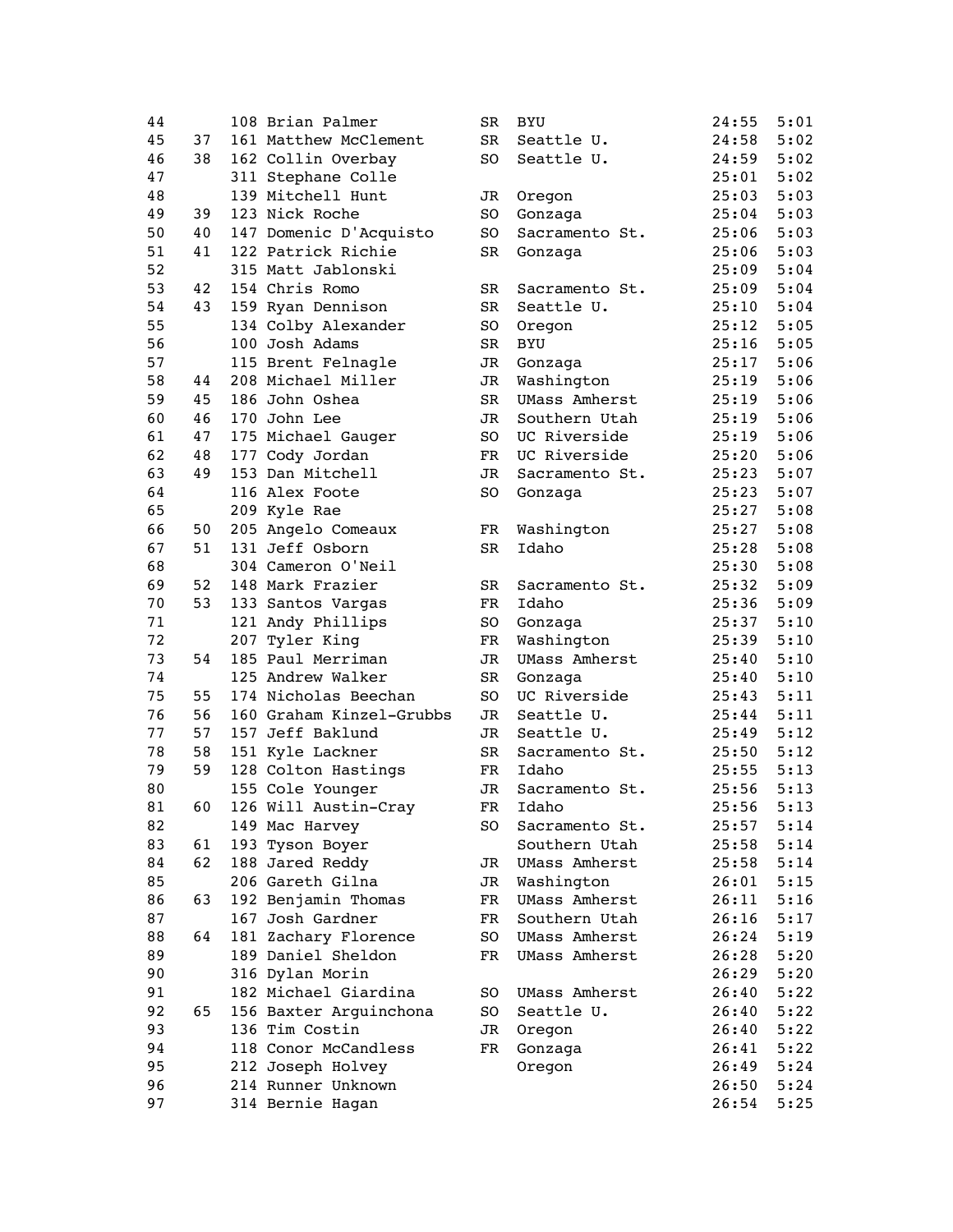| 98  | 66 132 Cayle Turpen      | SO Idaho          | 26:56 5:25   |  |
|-----|--------------------------|-------------------|--------------|--|
| 99  | 150 Zach Kaylor          | JR Sacramento St. | 27:17 5:30   |  |
| 100 | 67 178 Sebastian Puraci  | SO UC Riverside   | $27:41$ 5:35 |  |
|     | 101 68 176 Benjamin Heck | SO UC Riverside   | 27:48 5:36   |  |

 2012 Dellinger X-Country Invitational Hosted by the University of Oregon Springfield Country Club - Springfield, OR Saturday, Sep. 29, 2012

## Official Men's Team Results

| 1.            | 32  | BYU                   | 23:54                     | 1:59:27)    |
|---------------|-----|-----------------------|---------------------------|-------------|
| 1             | 2   | Jared Ward            | :===============<br>23:40 |             |
| $\mathcal{L}$ | 5   | Tylor Thatcher        | 23:54                     |             |
| 3             | 6   | Conner Peloquin       | 23:54                     |             |
| 4             | 9   | Steve Flint           | 23:59                     |             |
| 5             | 10  | Rex Shields           | 24:00                     |             |
| 6             |     | (13) Curtis Carr      | 24:05                     |             |
| 7             | (   | 14) Jason Witt        | 24:05                     |             |
|               |     |                       |                           |             |
| 2.            | 49  | Oregon                | 24:00                     | $1:59:58$ ) |
|               |     |                       |                           |             |
| 1             | 1   | Trevor Dunbar         | 23:38                     |             |
| 2             | 3   | Ben Dejarnette        | 23:49                     |             |
| 3             | 11  | Parker Stinson        | 24:00                     |             |
| 4             | 15  | Cole Watson           | 24:06                     |             |
| 5             | 19  | Daniel Winn           | 24:25                     |             |
| 6             |     | (22) Matthew Melancon | 24:29                     |             |
| 7             |     | (25) Ryan Pickering   | 24:33                     |             |
| з.            | 111 | Southern Utah         | 24:27                     | 2:02:12)    |
| 1             | 4   | Nate Jewkes           | 23:51                     |             |
| 2             | 12  | Ryan Barrus           | 24:02                     |             |
| 3             | 30  | John Hart             | 24:41                     |             |
| 4             | 32  | Nigel Sharp           | 24:49                     |             |
| 5             | 33  | Devan Antczak         | 24:49                     |             |
| 6             |     | $(46)$ John Lee       | 25:19                     |             |
| 7             | (   | 61) Tyson Boyer       | 25:58                     |             |
|               |     |                       |                           |             |
| 4.            | 114 | Washington            | 24:28                     | 2:02:20)    |
| 1             | 8   | Joey Bywater          | 23:57                     |             |
| 2             | 20  | Aaron Beattie         | 24:27                     |             |
| 3             | 24  | Bryan Tibaduiza       | 24:30                     |             |
| 4             | 28  | Rob Webster Jr.       | 24:37                     |             |
| 5             | 34  | Taylor Carlson        | 24:49                     |             |
| 6             |     | ( 44) Michael Miller  | 25:19                     |             |
| 7             | (   | 50) Angelo Comeaux    | 25:27                     |             |
|               |     |                       |                           |             |
| 5.            | 130 | Gonzaga               | 24:35<br>(                | 2:02:52)    |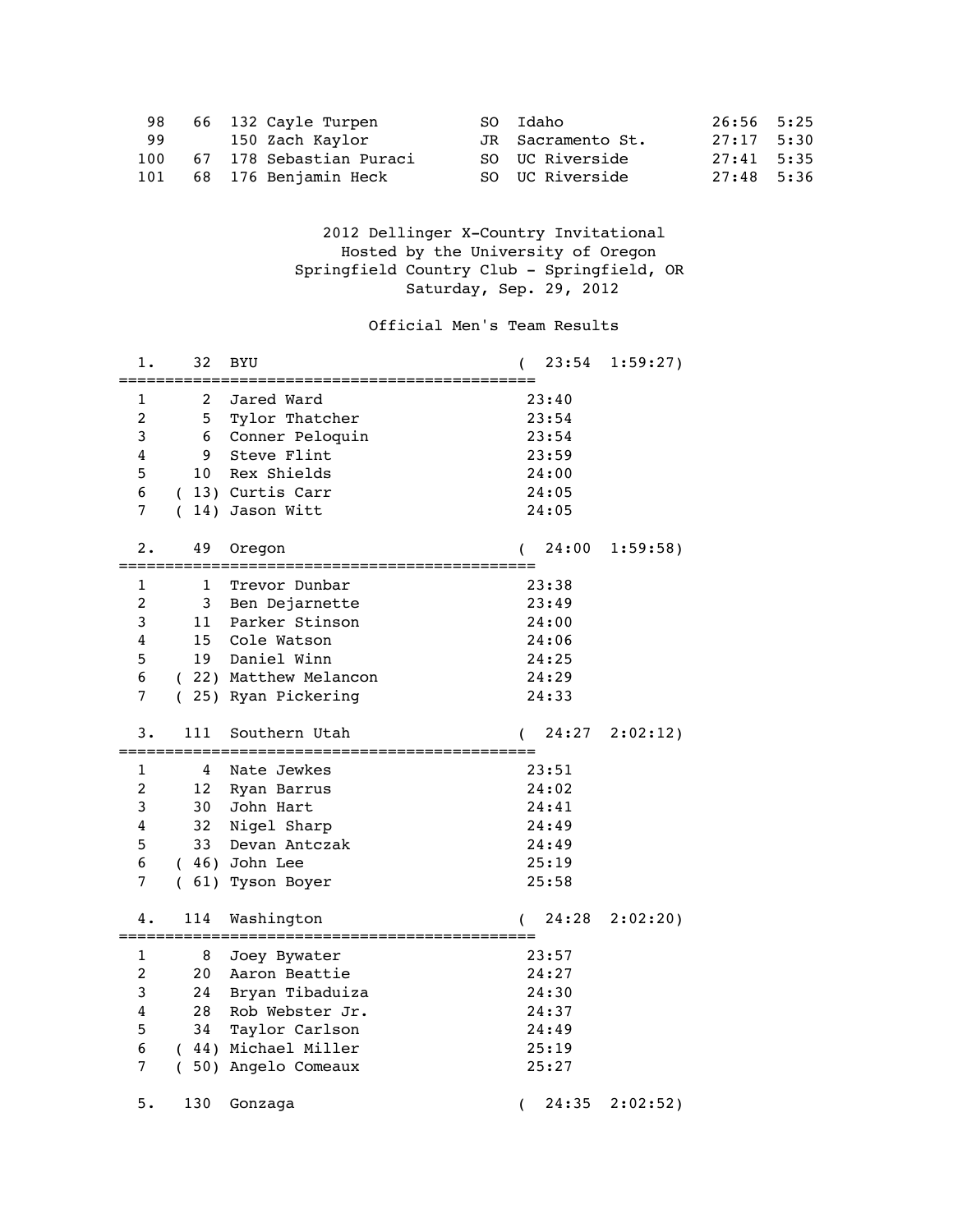|                |                | :================       |                   |                   |
|----------------|----------------|-------------------------|-------------------|-------------------|
| 1              |                | 21 Tate Kelly           | 24:27             |                   |
| 2              |                | 23 Colin O'Neil         | 24:29             |                   |
| 3              |                | 26 Willie Milam         | 24:34             |                   |
|                |                |                         | 24:40             |                   |
| 4              |                | 29 Robert Walgren       |                   |                   |
| 5              |                | 31 Chris Boyle          | 24:42             |                   |
| 6              |                | (39) Nick Roche         | 25:04             |                   |
| 7              |                | (41) Patrick Richie     | 25:06             |                   |
|                |                | Seattle U.              |                   |                   |
| б.             | 181            |                         | 24:58<br>$\left($ | 2:04:47)          |
| 1              | $\overline{7}$ | Erik Barkhaus           | 23:56             |                   |
| 2              | 37             | Matthew McClement       | 24:58             |                   |
|                |                |                         |                   |                   |
| 3              |                | 38 Collin Overbay       | 24:59             |                   |
| 4              | 43             | Ryan Dennison           | 25:10             |                   |
| 5              |                | 56 Graham Kinzel-Grubbs | 25:44             |                   |
| 6              |                | ( 57) Jeff Baklund      | 25:49             |                   |
| 7              |                | (65) Baxter Arguinchona | 26:40             |                   |
|                |                |                         |                   |                   |
| 7.             | 185            | Sacramento St.          | 24:59             | 2:04:53)          |
|                |                |                         |                   |                   |
| 1              | 18             | Reesey Byers            | 24:20             |                   |
| 2              | 36             | Nathanael Litwiller     | 24:55             |                   |
| 3              | 40             | Domenic D'Acquisto      | 25:06             |                   |
| 4              | 42             | Chris Romo              | 25:09             |                   |
| 5              | 49             | Dan Mitchell            | 25:23             |                   |
| 6              |                | (52) Mark Frazier       | 25:32             |                   |
| 7              |                | (58) Kyle Lackner       | 25:50             |                   |
|                |                |                         |                   |                   |
| 8.             | 223            | UMass Amherst           | 25:18             | 2:06:27           |
|                |                | :===========            |                   |                   |
| 1              | 27             | Patrick McGowan         | 24:36             |                   |
| 2              |                | 35 Antony Taylor        | 24:54             |                   |
| 3              | 45             | John Oshea              | 25:19             |                   |
|                |                |                         |                   |                   |
| 4              | 54             | Paul Merriman           | 25:40             |                   |
| 5              | 62             | Jared Reddy             | 25:58             |                   |
| 6              |                | (63) Benjamin Thomas    | 26:11             |                   |
| 7              | 64)            | Zachary Florence        | 26:24             |                   |
|                |                |                         |                   |                   |
| 9.             |                | 233 UC Riverside        |                   | $25:39$ $2:08:13$ |
|                | 16             | Seth Totten             | 24:10             |                   |
| 1              |                |                         |                   |                   |
| $\overline{2}$ | 47             | Michael Gauger          | 25:19             |                   |
| 3              | 48             | Cody Jordan             | 25:20             |                   |
| 4              | 55             | Nicholas Beechan        | 25:43             |                   |
| 5              | 67             | Sebastian Puraci        | 27:41             |                   |
| 6              |                | (68) Benjamin Heck      | 27:48             |                   |
|                |                |                         |                   |                   |
| 10.            | 240            | Idaho                   | 25:27             | 2:07:13)          |
|                |                | :====================   |                   |                   |
|                |                |                         |                   |                   |
| 1              | 17             | Barry Britt             | 24:18             |                   |
| 2              | 51             | Jeff Osborn             | 25:28             |                   |
| 3              | 53             | Santos Vargas           | 25:36             |                   |